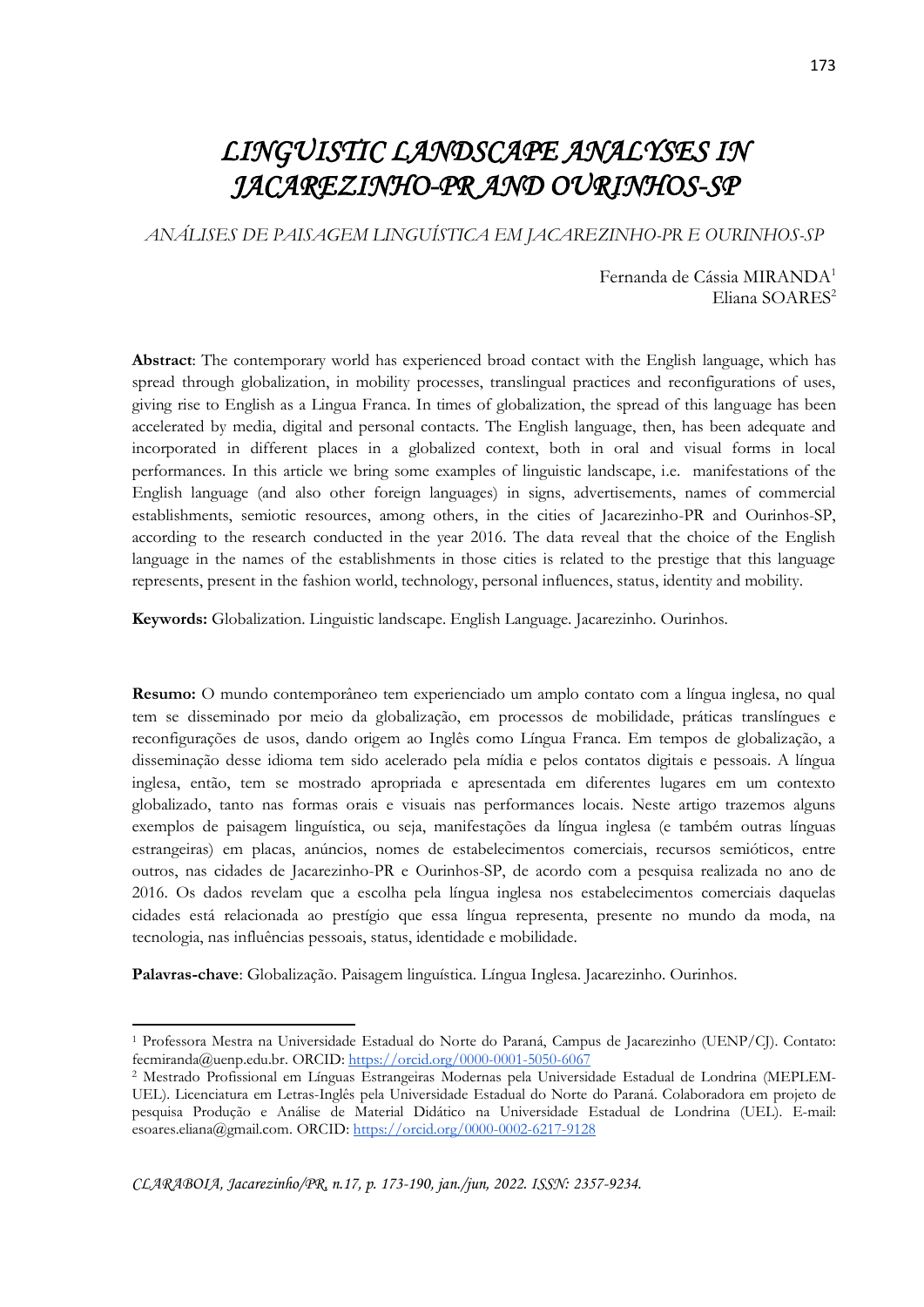#### **Introduction**

The spread of the English language is undoubtedly linked to globalized information that emerges from the need of communication among people, not only in the technological environment but also as a way of adding value to their products.

This process is not something new or recent, since commercial networks in several continents have existed for a long time (WANG et al., 2013). In addition, these authors also mention the stages of globalization, including the Colonial Age and the post-Cold War era, which have consequently brought large global flows related to people, goods, and linguistic, cultural, technological, and several semiotic resources.

Block, Gray and Holborow (2012, p.58) mention that "the globalising world is dynamic", which encompasses flows of people, technology, commercial and financial, information and ideas, which are related to human rights, environment, among others (APPADURAI, 1990, 1996). Facing these diverse contexts involving globalization, the authors reflect on its two sides: either it can be considered as homogenizing in terms of economic, political, social and cultural phenomena or there is heterogenization, due to diversity.

Reflecting on the actions of the global over the place, these authors draw attention to the term glocalisation, which they say it "is associated with the cultural theorist Roland Robertson and it is used to capture the idea that the global does not merely overwhelm or swallow the local; rather, syntheses emerge from contacts between the global and the local." (BLOCK, GRAY, HOLBOROW, 2012, p.137). Glocalization, then, would be a movement of resistance to globalization, or it would be a way of balancing the influences of the global from the local, also considering the influences of global languages for the local languages and cultures, as it happens in multilingual and multicultural contexts, including superdiversity and English as a Lingua Franca interactions.

*CLARABOIA, Jacarezinho/PR, n.17, p. 173-190, jan./jun, 2022. ISSN: 2357-9234.* By the way, the superdiversity term is known as "the diversification of diversity", (VERTOVEC, 2007, 2010), regarding the expansion of new technologies that promote the connection between people of diverse origins and social classes, to the question of social mobility and the new forms of communicative repertoires that have emerged with the advancement of new technologies. However, this concept is connected to superdiverse environments, which present several examples of language landscapes. In less diverse contexts, as we are going to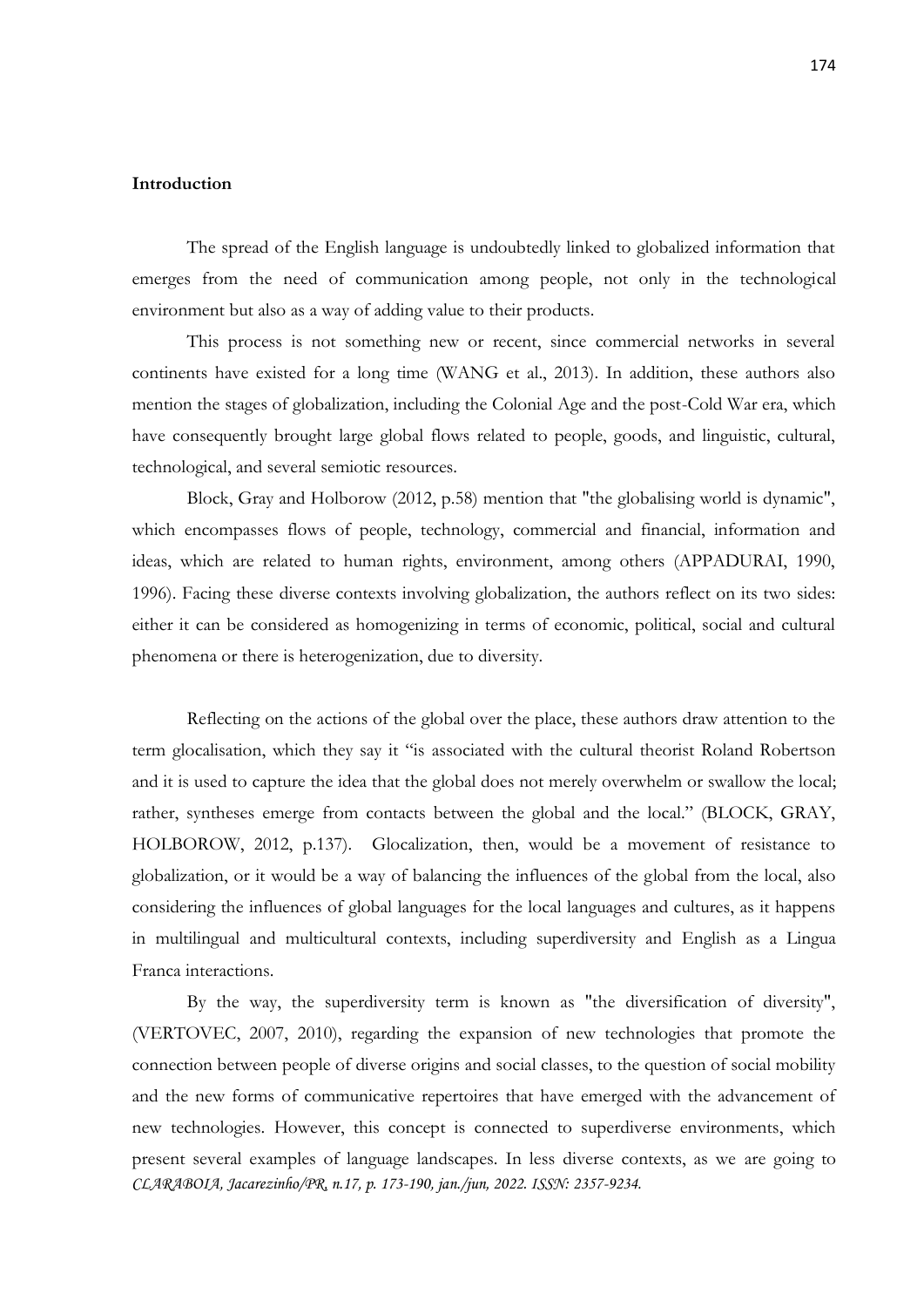present further, plurilingualism is not so present. Rather, the English language seems to be the preferred choice in most of the linguistic landscape as an object of propagation of a linguistic and cultural ideology. In this sense, we will consider in this article some examples of linguistic landscape present in smaller cities, specifically, the municipalities of Jacarezinho-PR and Ourinhos-SP, in which there are few plurilingual manifestations, but somehow English and other languages are inserted in their contexts, through names of commercial establishments, graffiti and other semiotic resources.

The research will be qualitative, based on one of the articles by Bloommaert (2012), when analyzing photographic records of signs in the English language, in other languages and also other semiotic resources, and in other scholars, who mention the function of linguistic landscapes (LANDRY, BOURHIS, 1997; CENOZ, GORTER (2008; SHOAMY, GORTER, 2009; SHOHAMY, BEN-RAFAEL, BARNI, 2010).

Regarding this theoretical basis, we will discuss the question of globalization, superdiversity and the linguistic landscape of the researched places, associated with identity and authenticity in sociolinguistic concepts.

In the first section of this paper we will focus on the most prominent topics in the study of linguistic landscape that is related to policy and sociolinguistic perspectives. The following sections will summarize the relationship between language and the identity as an emerging field of research, explaining the contingent valuation method from globalization as a way to assess identity and economic value of some products.

#### **On the notion of linguistic landscape**

The recent theorising in sociolinguistics addresses multilingualism and mobility, which awakens a special and collective interest in the ever-expanding studies in this area. The mainly interest is to bring researches that addresses complex theoretical and methodological issues within the paradigm that emerges of the sociolinguistics of globalization, as we can see in Heller:

> Language, in this view, is not a reflection of the social order but is part of what makes it happen; in that sense, we cannot abstract away from the value attached to linguistic forms and practices or from their links to all kinds of social activities and to the circulation of resources of all kinds that social order mediates. (HELLER, 2010, p.102)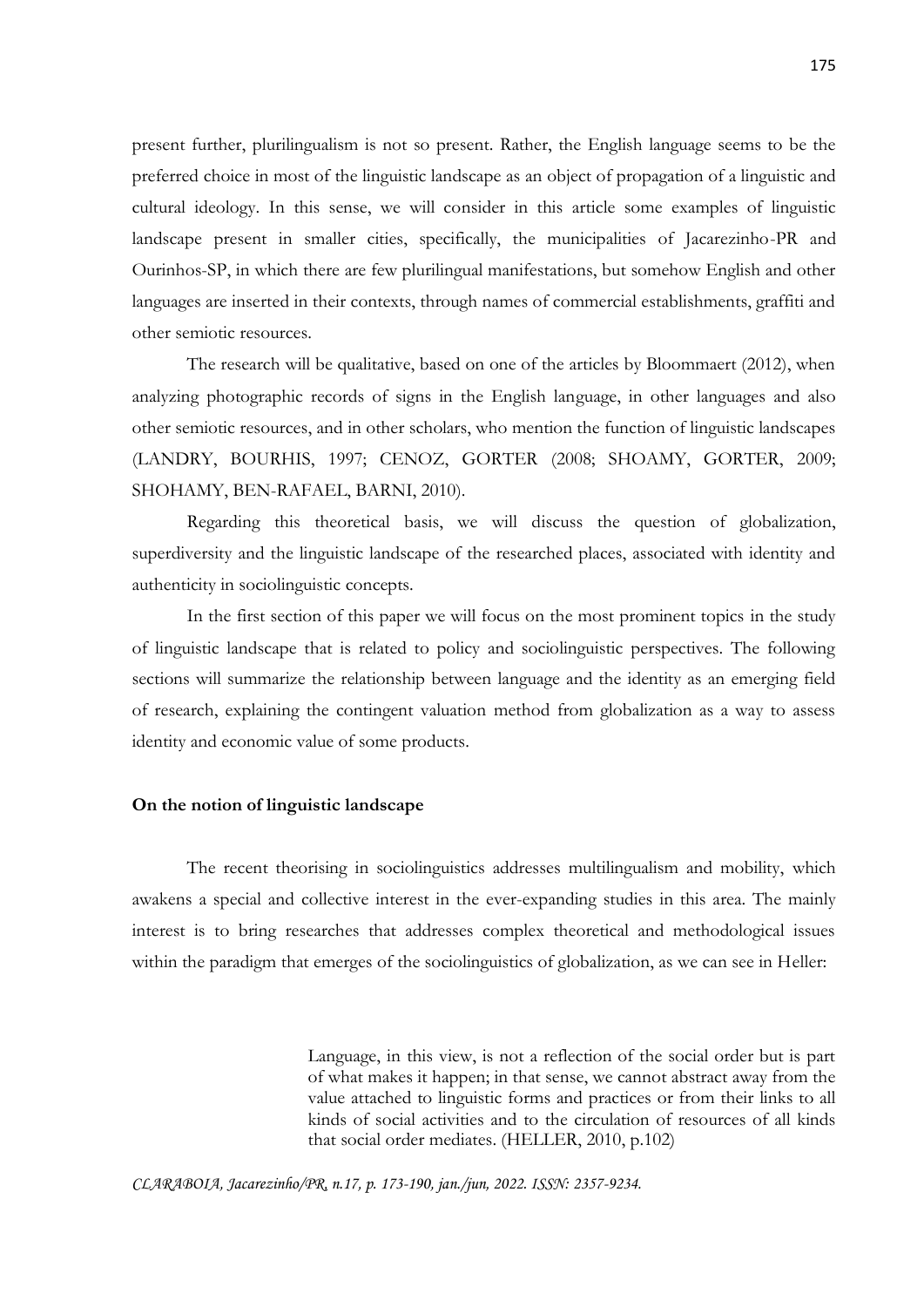Blommaert (2010) justifies the importance of investigating these practices in language, specially on language motion and the process which a lot of trajectories cross in space and time, determining the state of translocality such a focus that permit us to examine the consequences of the mobility process for languages through globalization. This understanding is reinforced by Heller who considers:

> [...] language as a set of resources which circulate in unequal ways in social networks and discursive spaces and whose meaning and value are socially constructed within the constraints of social organisational processes, under specific historical conditions. (HELLER, 2007, p. 2)

Researchers argue that the mobility process, besides opportunities for sociolinguistic uses, also provides consequences for the local language.

It should also be noted that linguistic landscapes have been the object of study and have been expanding recently and highlighting works related to plurilingualism. A lot of manifestations of language landscapes are present in several places, not only in cities, but also, they are present outside them.

> The language of public road signs, advertising billboards, street names, place names, commercial shop signs, and public signs on government buildings combine to form the linguistic landscape of a given territory, region or urban agglomeration. (LANDRY; BOURHIS, 1997)

According to Blommaert and Maly (2014), such studies seek to understand how languages are available and represented in places and public spaces, in order to allow the understanding of the functions of each language in that context (MAHER, 2013; BLOMMAERT, 2012).

Other authors also discuss the functions of the linguistic landscapes. According to Cenoz and Gorter (2008), a local may try to promote a particular language as a way of maintaining or changing it. These authors still complement on the types of these functions, which are informative and symbolic. The informational type concerns plurilingualism, that is to say, the languages that are spoken in a certain place, where sociolinguistic reality can be demonstrated in the local linguistic landscape itself and also through census, research and interviews. The symbolic function concerns the perception of the status of a language, in comparison with other languages, as for example, with the choice of English in most commercial establishments.

*CLARABOIA, Jacarezinho/PR, n.17, p. 173-190, jan./jun, 2022. ISSN: 2357-9234.* It should also be mentioned that signs can add economic value, though it's not possible to measure this value in precise terms, but the benefit brought for a new sign to an establishment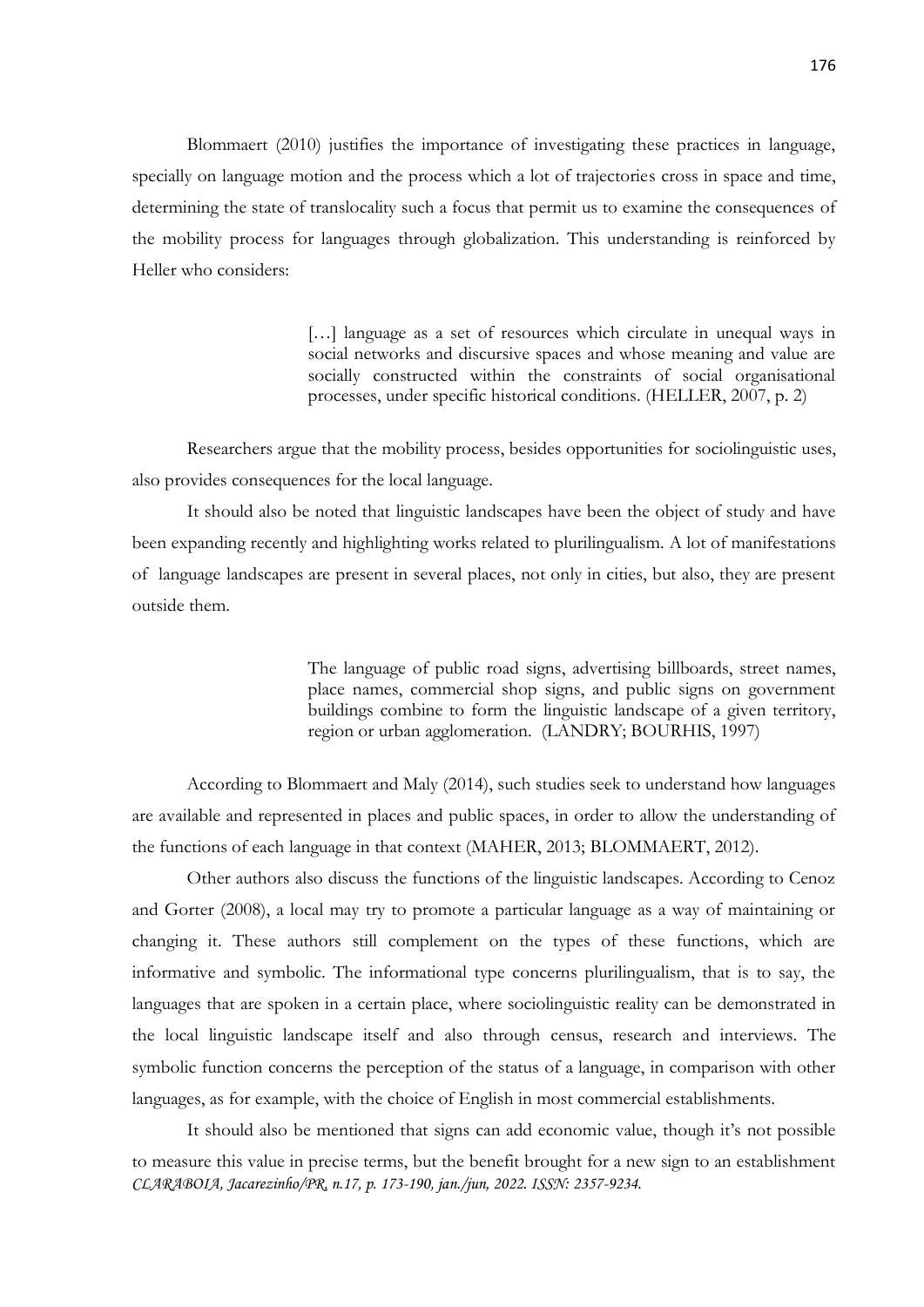makes clear to be understood as the market value. The income could be attributed to the number of exposures, location and social value generated when customers link some brand to a social status.

Besides signs have an important impact on product sales, as it will be shown in this article, landscapes are also responsible for interpretation of a specific place and the meaning of them in a diachronic view, which connect them to a mobility concept.

The linguistic landscape studies besides provides scenes from ordinary daily lives also value the language learning and its identity in a society.

#### **Linguistic landscape and Brazil language policy**

Throughout history we have borrowed words from many languages. Nowadays English is considered the most used language as a representative mark of globalization; in the early twentieth century, for example, French was the most used language.

Using foreign words is a social phenomenon and, in order for you to better understand what this means, we can compare the language to the clothing: just as the clothes, the linguistic behaviors of society follow the fashion of the time. This comparison tells us that social, economic, cultural and political interactions considerably reflect the linguistic behavior, so it is concluded that, in the face of tradition, that, of the Portuguese language, foreign words present in Brazilian context is only a way to get part of the globalization world.

Some words of foreign language took time from our vocabulary, while others were so well received and assimilated that it is hard to believe that they are not ours. Using foreign language must be understood as an organic linguistic phenomenon, that is, it happens spontaneously, and when we realize it, we are using linguistic loans to refer to objects and ideas.

Some researchers, especially traditionalists, see foreignism as a threat to the Portuguese language, an intangible cultural heritage of Brazil. However, caution is needed before we claim that language loans cause damage to the official language of a country. As Park and Wee confirms in *Markets of English*:

> [...] as a global language, English is construed as having a universal reach further contributes to the global struggle for English; it is seen as language worth pursuing regardless of where a speaker happens to be located or how uncertain her social trajectory happens to be, to the extent that English is often considered a good linguistic 'hedge' against social and economic uncertainties. ( PARK, WEE, 2012, p.165)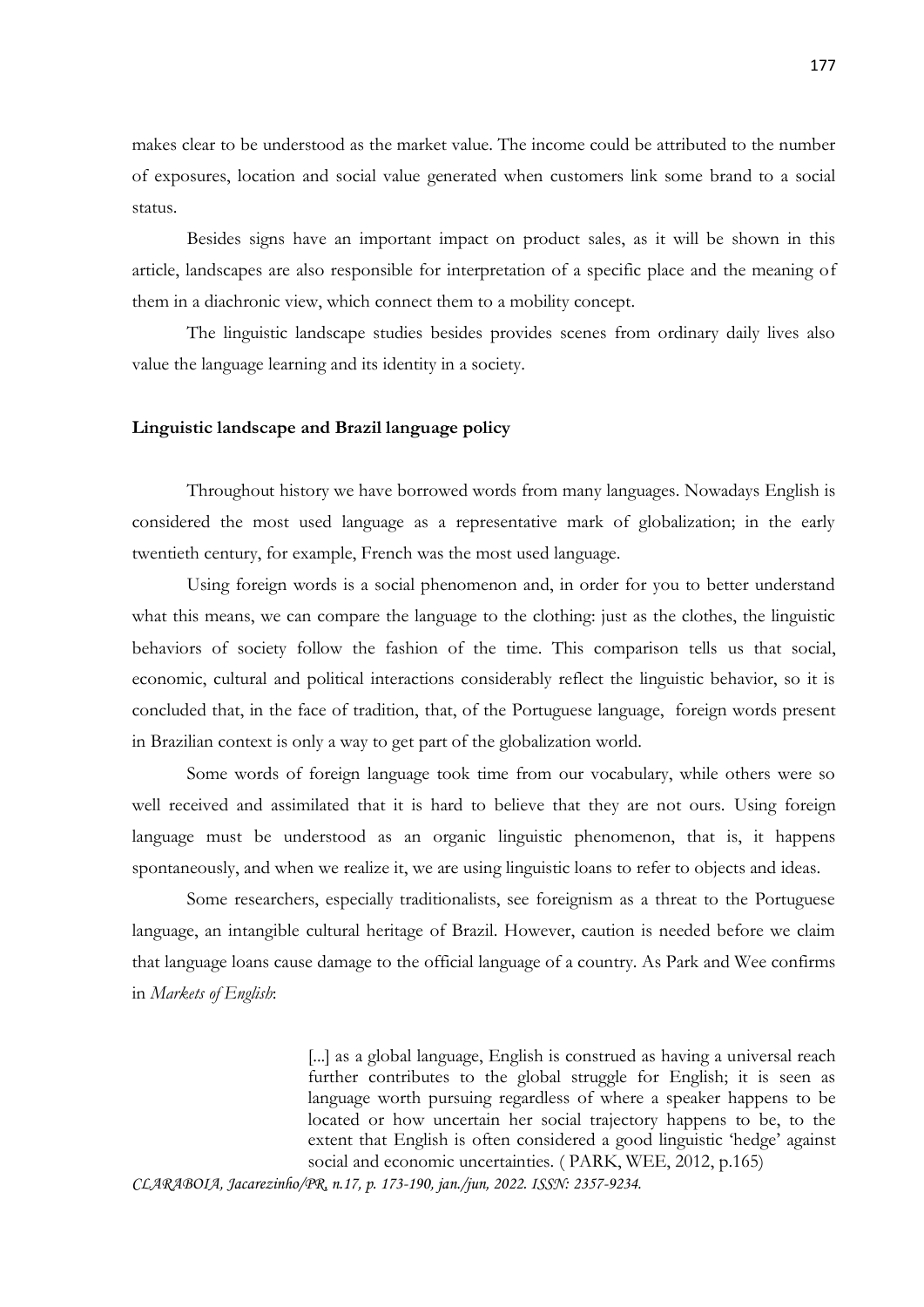The preference for English terms instead of Portuguese just demonstrates the dominant ideology of the global language market.

#### **Research context**

#### **A brief history of the cities of Jacarezinho-PR and Ourinhos-SP**

Located in the northern mesoregion of the state of Paraná, known as "Norte Pioneiro" or "Norte Velho", the city of Jacarezinho is known for being a university city, since it encompasses the faculties of philosophy, law and physical education, which integrate UENP (Universidade Estadual do Norte do Paraná). With a population of approximately 40, 588, according to IBGE (2015), with 602,526 km2 of area, it has limits with other municipalities in Paraná State: Cambará, Santo Antônio da Platina, Ribeirão Claro, Barra do Jacaré and Joaquim Távora, and a border with the state of São Paulo, with the city of Ourinhos.

Its colonization took place in the late nineteenth century by people from the states of Rio de Janeiro, São Paulo and Minas Gerais, known as "fluminenses", "paulistas" and "mineiros" . As a municipality with fertile land for planting, agriculture and livestock, the regional economy was consolidated (SELONK, 1999).

Nowadays, its economy also involves industries, such as JBS enterprise, a food company, and also sugar cane production, commerce, with many stores situated at Paraná Street and sports and environmental tourism.

Regarding the migration of other ethnicities, Paraná is one of the states that includes greater ethnic diversity in Brazil, composed of German, Pole, Ukrainian, Italian and Japanese people. According to the website of the Government of the State of Paraná, the colonization process began only after the prohibition of the slave trade, which increased the demand for labor to work on coffee farms, mainly in the North of the State .

Among the people who have settled in Jacarezinho, from time ago to the present day we can mention African, Italian, Spaniard, Japanese, Chinese, Portuguese, Arabian, Haitian and Indian people.

*CLARABOIA, Jacarezinho/PR, n.17, p. 173-190, jan./jun, 2022. ISSN: 2357-9234.* With regard to the city of Ourinhos, it is located in the central-western region of the State of São Paulo with approximately 114.352 thousand inhabitants according to the IBGE (2019), distributed in a 347,78 km2 .The occupation process of the municipality is directly related to that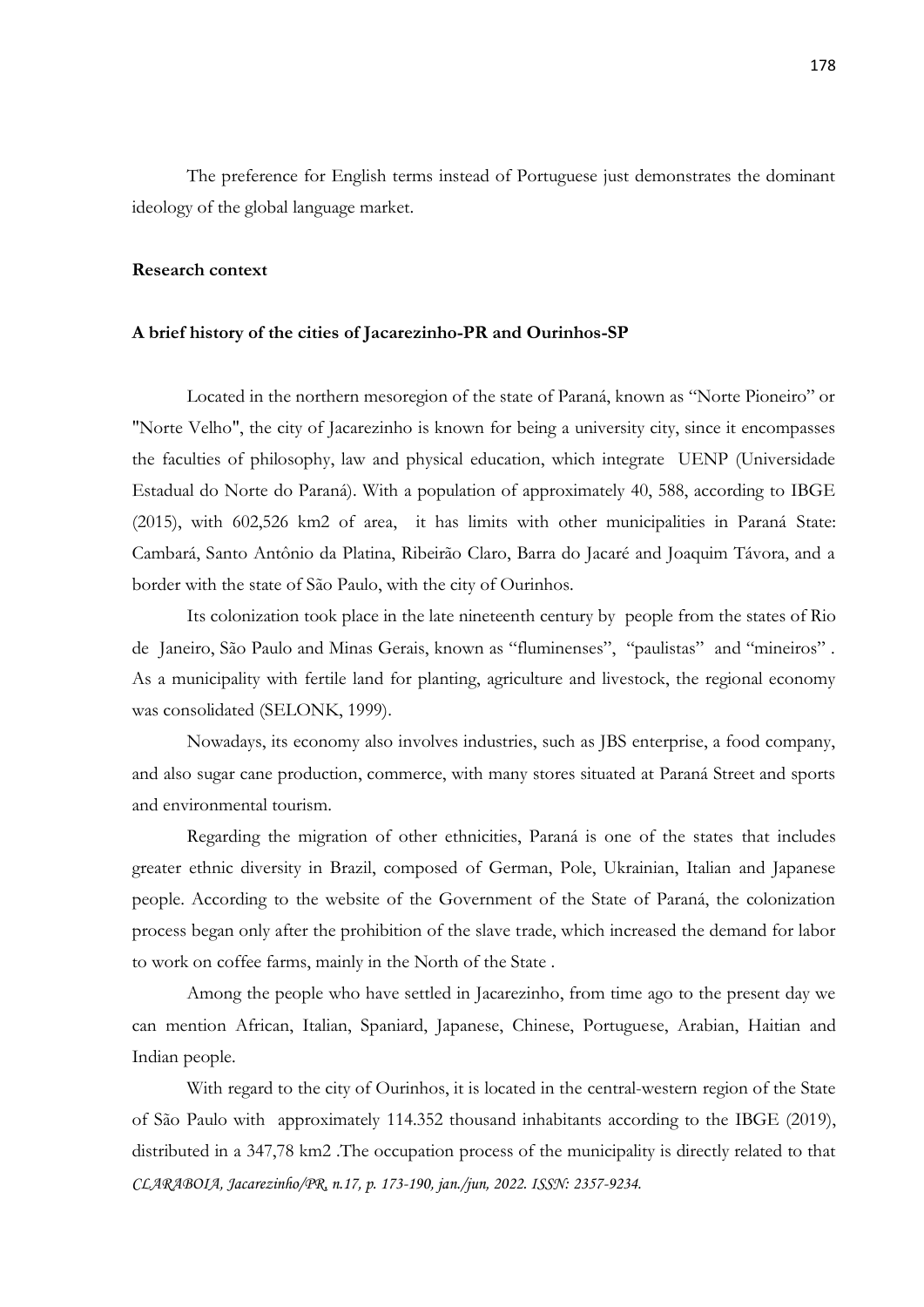of the State of São Paulo, which began with a boarder town and then expand throughout the interior of the state of São Paulo seeking, mainly, new land for coffee planting in past and sugar cane nowadays.

With all the characteristics of the municipalities of the pioneer zone and the economic phase that began with the advance of coffee to the new lands of felled forests, in the region on the banks of the Paranapanema River, little known in the first years of this century. With the presence of a new element - the Italian settler - a rapid occupation of the land was achieved, with the predominance of monoculture (coffee and cotton), integrating into the economic life of monoculture and the state at that moment. Jacintho Ferreira de Sá, who came from Santa Cruz do Rio Pardo, acquired a vast state of land, almost all of the present municipality, from Miss Escolástica Melcheret da Fonseca, that subdivided the central part of the city and donated land for the construction of a school group and a church. Then, in 1906, the town began with a small number of houses. In 1908 was created the Post of the Railroad, 4 years later transformed into a station. From that time on, it had a development conditioned to the exuberance of its lands and its excellent geographical condition.

In 1915, from a small settlement it became a Peace District subordinated to Salto Grande de Paranapanema. Three years later it was elevated to the category of municipality, on December 13, 1918, which installation occurred on March 20, 1919. Then it became a parish under the invocation of Lord "Bom Jesus". With constant development and progress, it eventually became the county seat, transferred from Salto Grande to Ourinhos on November 30, 1938, being one of third entry and with two sticks, only one installed. Among the first inhabitants of the municipality are Mr. Heráclito Sândano, Francisco Lourenço, Manoel Soutello, Abuassali Abujamra, Benedito Ferreira, Angelo Christoni, José Felipe do Amaral and Isordino Cunha.

Among other factors, by the arrival of a large number of immigrants who settled all over the country and served as cheaper labor on coffee farms. With the occupation of the region by large farms during the 1950s, soon the population became remarkable. The village has developed around the railway line, initially as a hostel to travelers and workers and later as housing for Japanese, Lebanese, Italian, Spanish and Portuguese immigrants attracted by the coffee expansion. Currently the city has a large colony of Japanese descendants.

#### **Methodology**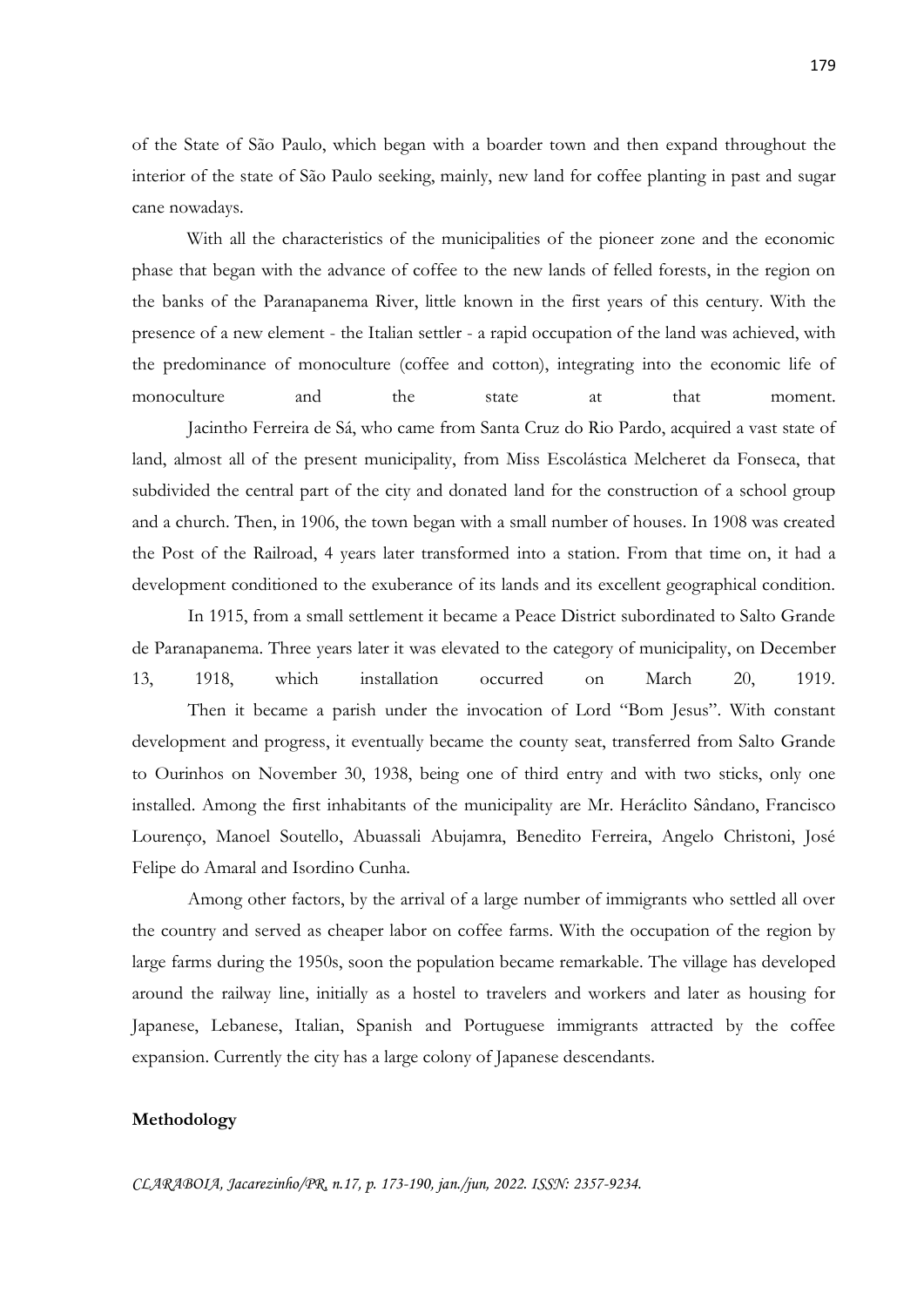Landry and Bourhis (1997) explore specific aspects of vitality beliefs, language behaviour in multilingual settings, ethnolinguistic and identity relating to linguistic landscape and its importance in different areas, in order to conduct studies in different parts of the world.

The authors also focus on the most prominent areas discussed in most recent papers on the linguistic landscape: the spread of multilingualism and English, differences between top-down and bottom up signs and the effect of language policy.

The spread of multilingualism and English include the factor of globalisation that reflects people's cultural and its diversity. The study of landscape conducted in linguistic diversity the use of different contexts in different fields, including mobility (tourism) and the use of English in commercial signs as economic language to attribute value for the local population. The use of English can activate values such as international orientation, future orientation, success, sophistication or fun orientation (PILLER, 2001, 2003). Because of it, they will be the focus of our landscapes analyses.

As a recent area of interest, linguistic landscape studies face some difficulties in theoretical and methodological levels. The main problems, according to Cenoz and Gorter (2008, p.241) are:

- The large number of language signs next to each other makes it difficult to decide what each linguistic sign is;
- Multidisciplinary related to different theories in sociolinguistics, city planning, language mixing, language policy and other disciplines;
- Dynamic nature of the linguistic landscape makes its study more difficult;
- To establish criteria which improve the representativity of the language signs under analysis;
- Consider other aspects of the signs when coding and analyzing the language or languages used, in order to establish where the sign is located.

When we try to connect the proposals by Cenoz and Gorter (op.cit.), we present the following data regarding them: Ourinhos city counts with over 700 commercial establishments, according to data from Ourinhos Commercial and Business Association (ACE). Great part of them are linked, in any way, to the English Language. Sometimes English is not part of their names but surely they have an English sign or word in their shop windows.

*CLARABOIA, Jacarezinho/PR, n.17, p. 173-190, jan./jun, 2022. ISSN: 2357-9234.* As for the city of Jacarezinho, most of the names of commercial establishments also chose the English language, although other languages were also found in our research. In relation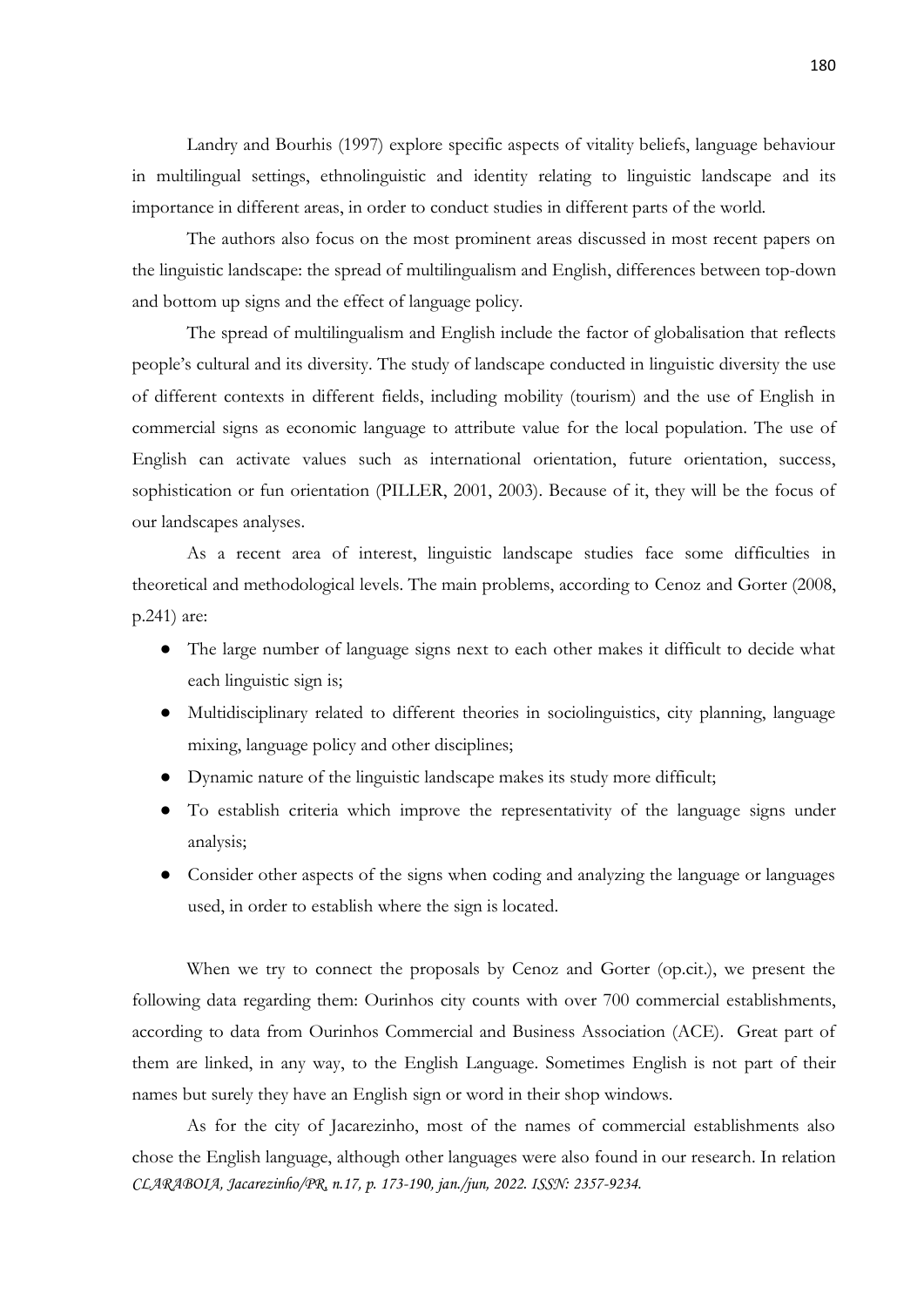to the number of establishments, such data were not found, but only 50 commercial establishments were mentioned on the website of ACIJA (Commercial and Business Association of Jacarezinho), which were part of the "Christmas of Light Campaign", in 2016.

In this sense, we analyze in the next section, data from the first moment of field research: collection of linguistic landscape data in the region of the research in which photographed habits of a community and/or linguistic occurrences. With regard to the analysed cities, we have chosen some names of the commercial establishments that attract our attention, by the choice of their language and semiotic resources, besides some places using translanguaging forms and linking grammar uses of the English Language with the nouns of the Portuguese Language.

#### **Language landscapes in Jacarezinho and Ourinhos cities: data analysis**

In the local linguistic landscape, we have observed that English and Portuguese are the two languages used, as we see in the examples below, pointing first to standardization of these languages and, second, to social representations related to local and translocal mobility. There is an attempt to represent the group through the use of standard as Linguistic materiality.

**Figure 1**: Stop Lava car: car wash (Jacarezinho-PR)



SP)

Source: Personal collection

**Figure 3**: Art & Life: art gallery (Ourinhos-

**Figure 2**: Music House: music school (Ourinhos –SP) (Ourinhos-SP)



Source: Personal collection

**Figure 4:** Big Pão: bakery (Ourinhos-SP)



Source: Personal collection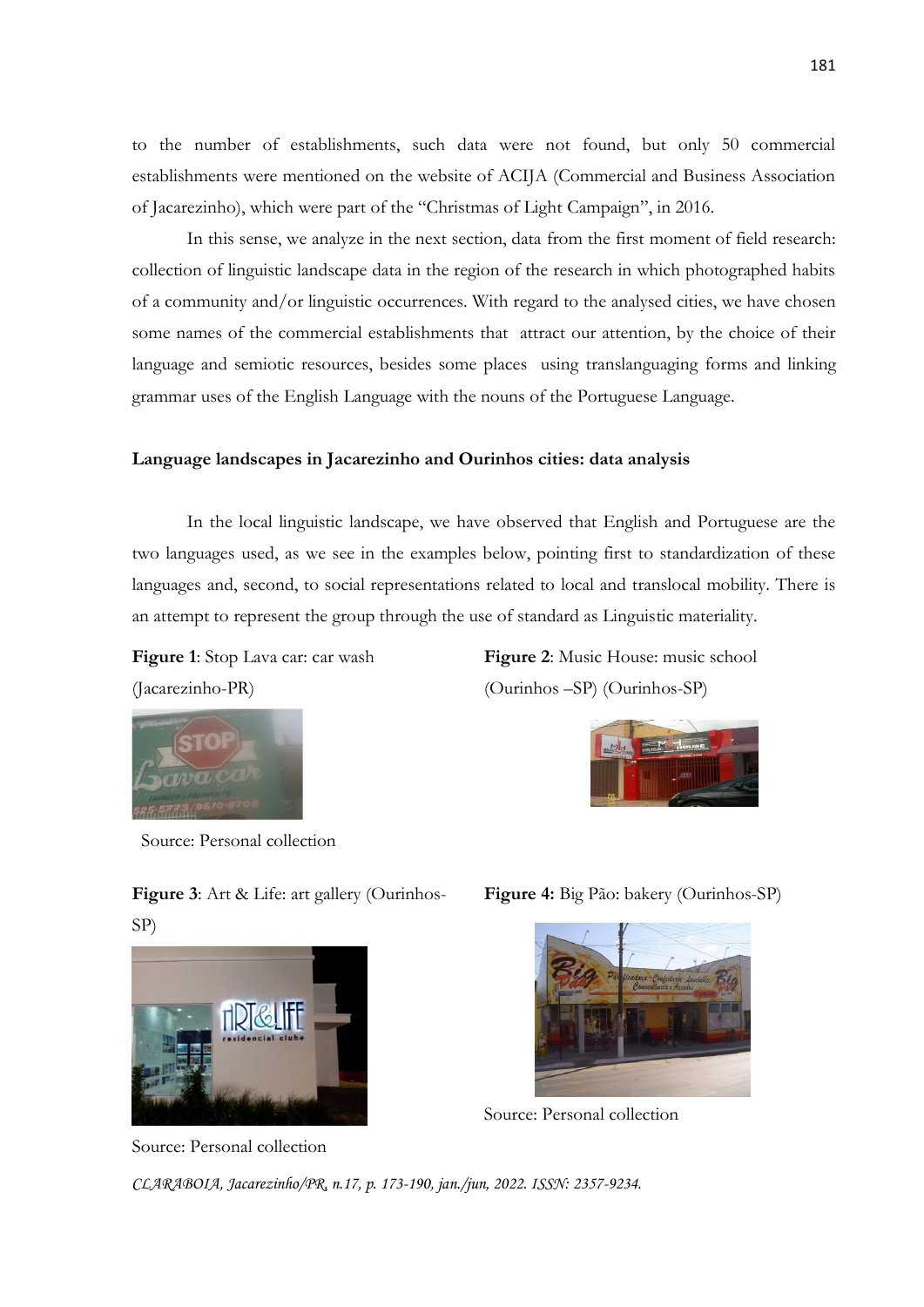**Figure 5**: Mãe Indian Fashion: Indian clothes shop (Jacarezinho-PR)

Source: Sent by the owner by means of a message

(43) 9690-9748

**Figure 6**: Casa da Esfiha: "Esfiha shop" (Jacarezinho-PR)

Source: Personal collection

The first picture in "Stop Lava Car", there is a union of English and Portuguese Language, specifically in the expression "lava car" instead "car wash" or "lava carros" refers to the possibility of a translanguaging form, whose semiotic resource is being represented by the stop sign, used in traffic signs. On the pictures 2, 3 and 4, the texts are examples of the relationship between economic and valorization of the product, made through the use of English language. The fourth picture presents the use of two languages as a way to value the product and connect the community to a foreign language. The shopping facilities on figures 5 and 6 also present translanguaging forms. In "Mãe Indian Fashion", the choice for this expression intended to attract people's attention and because the English Language is associated with fashion, as well. The choice for the noun "Mãe'' is due to be similar to Bangali Language ("Maa"), and because, according to the owner's shop, that name has a strong meaning. It is also observed in a picture of a beautiful Indian woman, whose semiotic resource is highlighted, as a way to represent the Indian woman identity. On picture 6, Portuguese Language with Arabian Language are present, whose kind of the letters is also linked to the Arabian forms to write as on picture one, already mentioned.

**Figure 8**: Cyber Net: store providing technology services (Ourinhos-SP)

**Figure 9:** Dr. Sell: store providing technology services (Jacarezinho-PR)

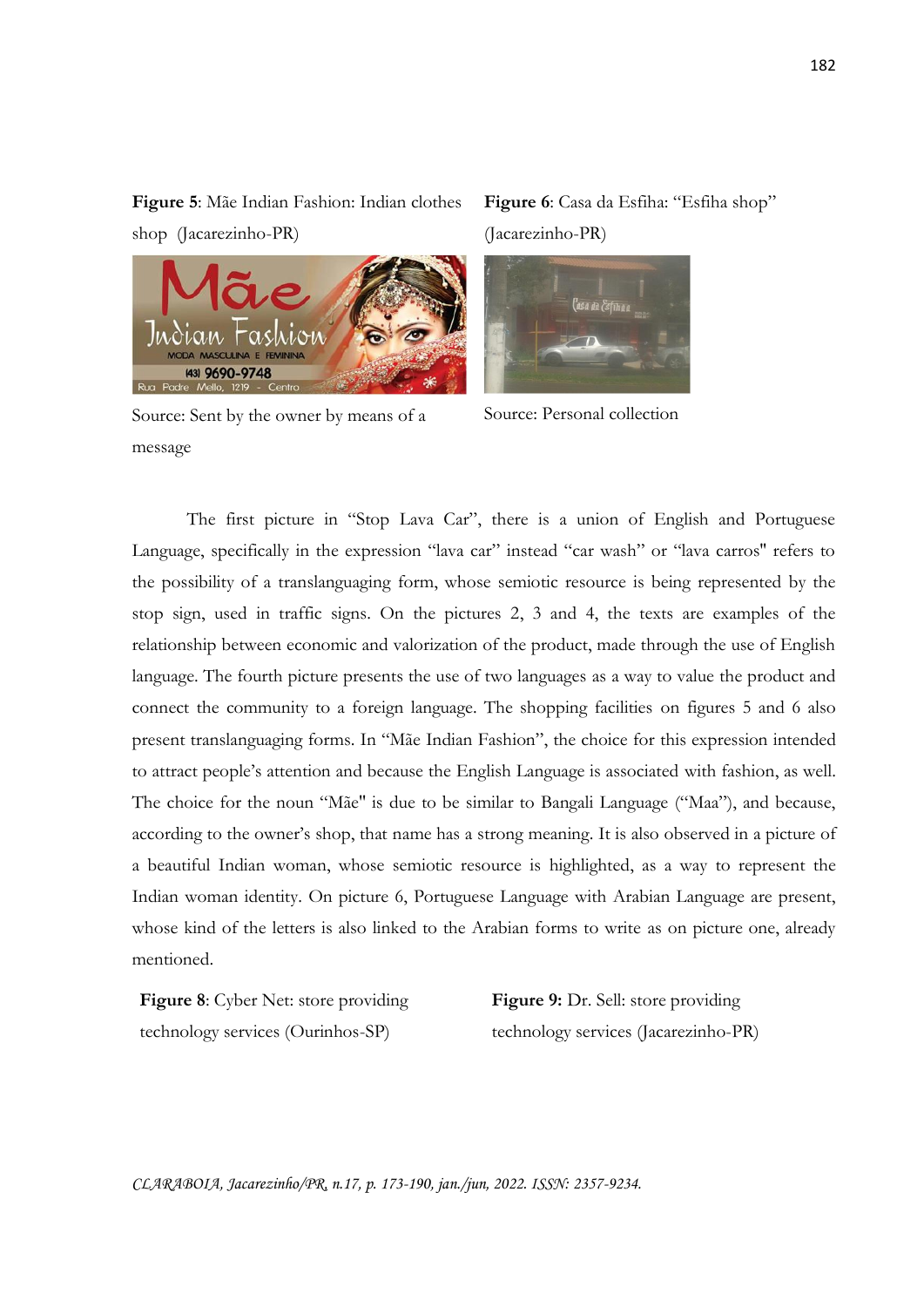



Source: Personal collection Source: Personal collection

Though the text also presents a cultural interaction, it's also possible to notice the use of English Language in the technology that reflects its use as a globalised language. The very name of the "Dr. Sell" store, for example, reminds us of the commercial meaning, that is, the sale of products. The choice for the English language is given by the question of prestige and for being the language related to the internet and technology. In relation to the semiotic feature represented by the figure of a penguin is to make connection to the Linux operating system logo.

On figure 10, for example, the name of this store refers to the clothing brand "Planet Girls", being adapted by "Planet Street", with reference to surfing, skating and fitness fashion.

**Figure 10**: Planet Street : Surf, skate and fitness clothes shop (Jacarezinho-PR)



Source: Personal collection

The following pictures, from 11 to 19, are related to the idea of power of a language, that is, a question of status, in which a language is valued in terms of the power it maintains on scales translocals. One language is chosen, presenting it as better, "more correct" in terms of each representative product than means social mobility and needs to be considered as identity used in favor of the edge language demonstrating the multiculturalism brought by globalization.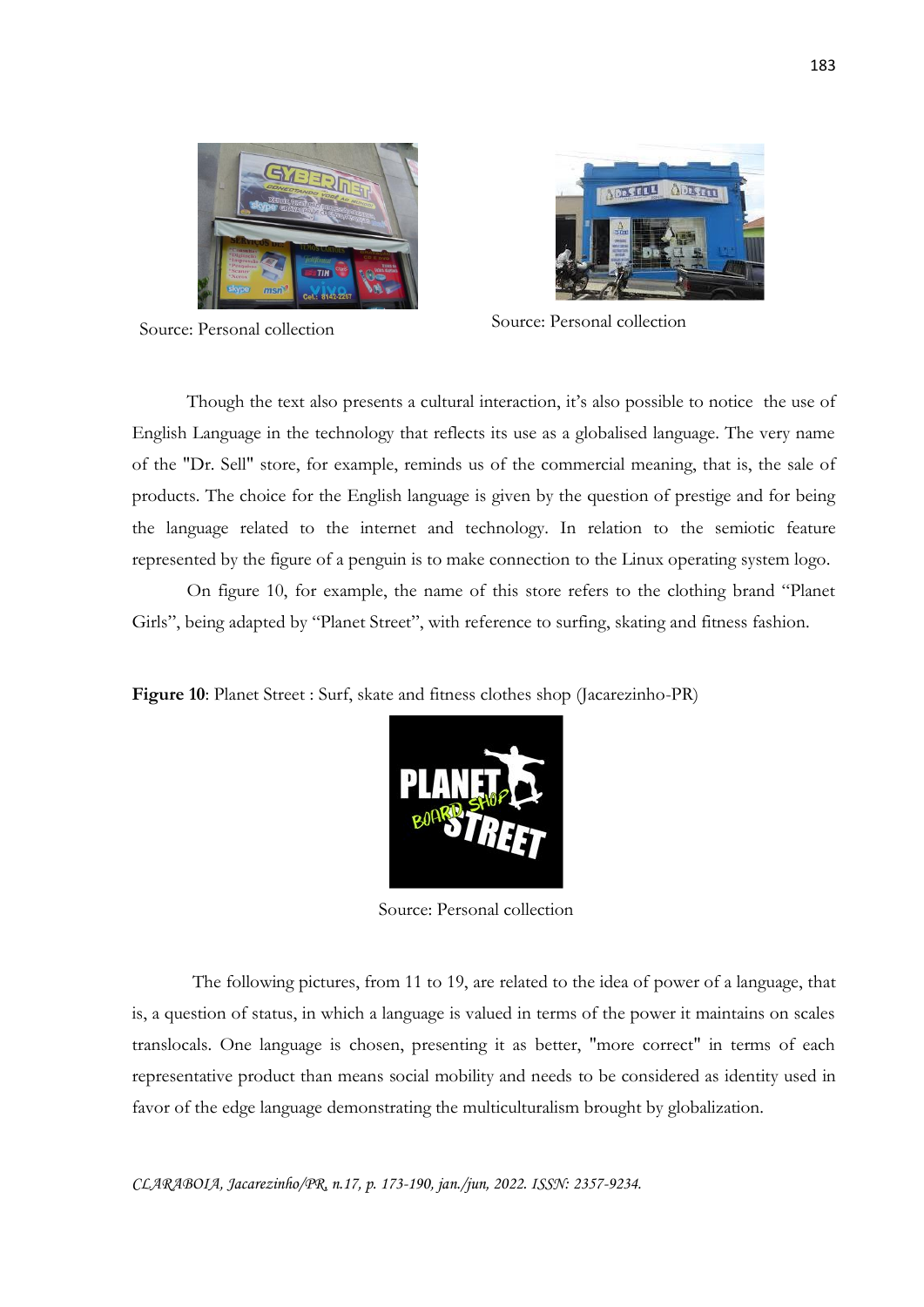**Figure 11**: Fato a Mano – Uomo/Donna: clothing store (Ourinhos- SP)



Source: Personal collection

**Figure 12:** L'amour Gourmet: French candy store (Ourinhos- SP)



Source: Personal collection

### **Figure 13:** Parrilla: Argentinian food

restaurant (Ourinhos- SP)



Source: Personal collection

**Figure 14:** Empório árabe e delicatessen O'hana: Arabic food shop (Ourinhos- SP)



Source: Personal collection

**Figure 15:** Hukariya: Japanese food restaurant



Source: Personal collection

**Figure 17:** Welcome Cowboy: clothing store (Ourinhos- SP)

**Figure 16:** Cantina Famiglia di Belluno Italian restaurant (Ourinhos- SP)



**Figure 18:** La Chérie: Underwear clothing store (Ourinhos- SP)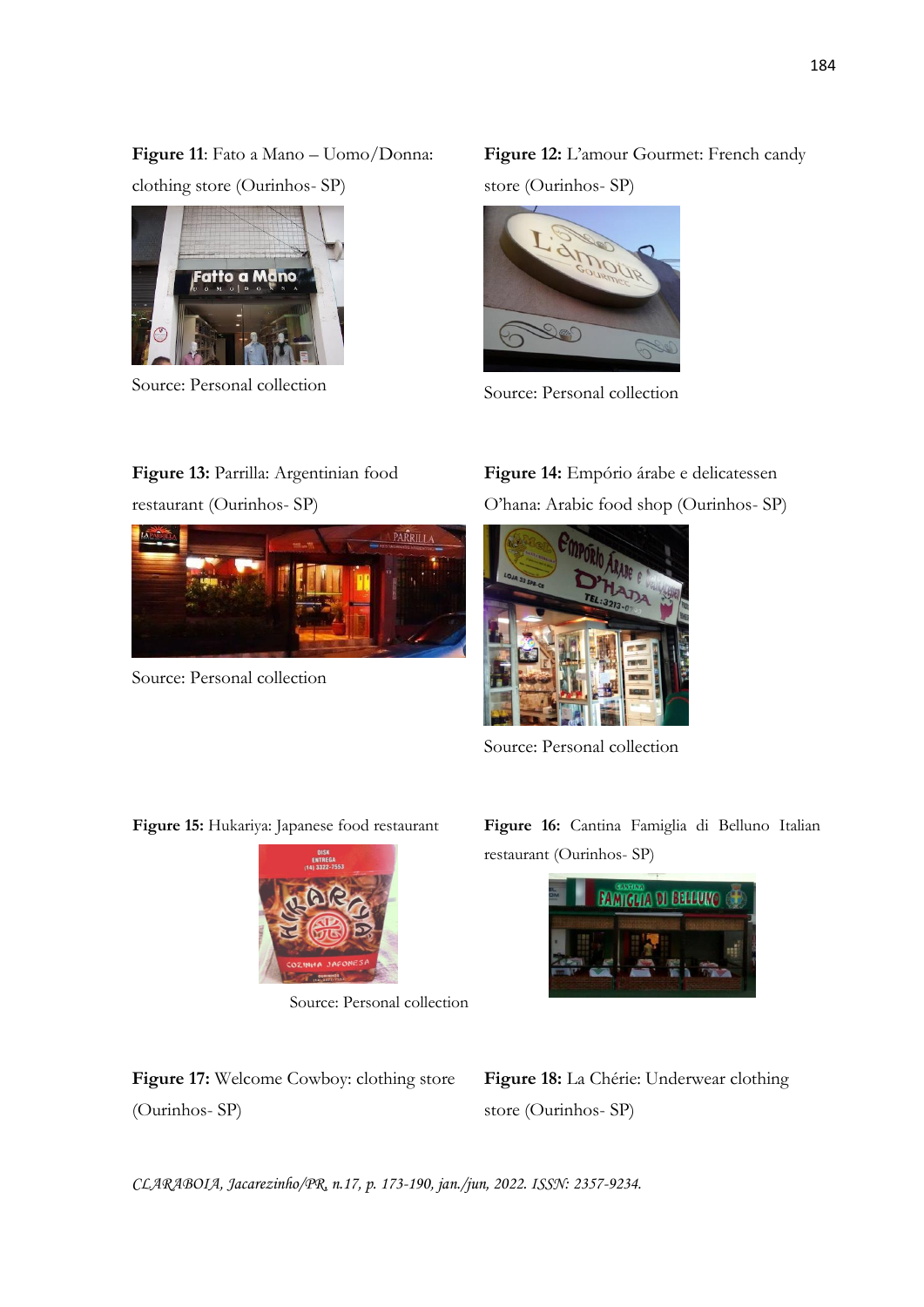



Source: Personal collection Source: Personal collection

## **Figure 19:** Mr. Chen: Chinese food restaurant (Ourinhos- SP)



Source: Personal collection

 The picture 20 demonstrates the use of English grammar related to Possessive Case in Portuguese Language and it also shows people want to be connected to the Global Language even if they don't have enough knowledge. It's the power of symbolic forces which makes people relate it to the objectives of mobility.

**Figure 20** – Zé Tarquinho's Espetinhos: snack bar (Ourinhos- SP)



*CLARABOIA, Jacarezinho/PR, n.17, p. 173-190, jan./jun, 2022. ISSN: 2357-9234.* Source: Personal collection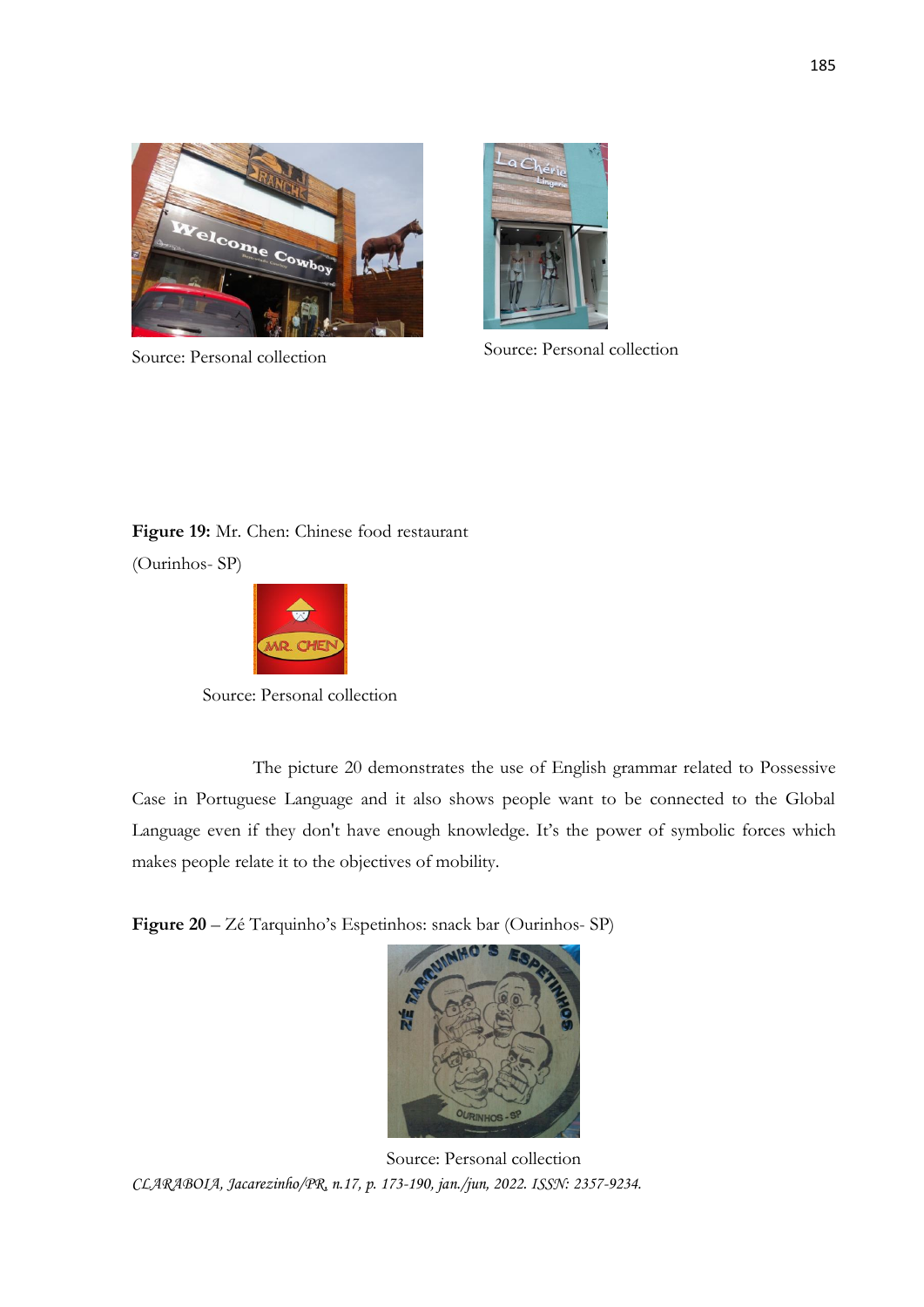**Figure 21** – Skina's Lanches: advertisement for a snack bar (Jacarezinho-PR)

Source: Personal collection

This simple advertisement (figure 21) refers to the appropriation of the English Language and its reconfiguration, using the Portuguese noun "esquina" as an attempt to transform it into the English Language, in addition to using the possessive case: "Skina's Lanches", besides composing a translingual expression.

#### **Language display and language distribution in signs**

(…) language in the environment, words and images displayed and exposed in public spaces, that is the center of attention in this rapidly growing area referred to as Linguistic Landscape (LL). (SHOHAMY, GORTER, 2008)

Although commercial establishments in Ourinhos, for example, make up the third sector of the city's economy, they are the largest source of Gross Domestic Product (GDP) of the city. The first one is the sugar cane followed by industries. It's able to affirm that the migratory movements and the change in sociality, cultural and linguistic diversity do not only affect large centers but also the local life of non-cosmopolitan contexts.

There is much more dynamic of their linguistic repertoire besides making use of Portuguese, they are in contact with other languages with a view to better work, traveling and participation in social activities.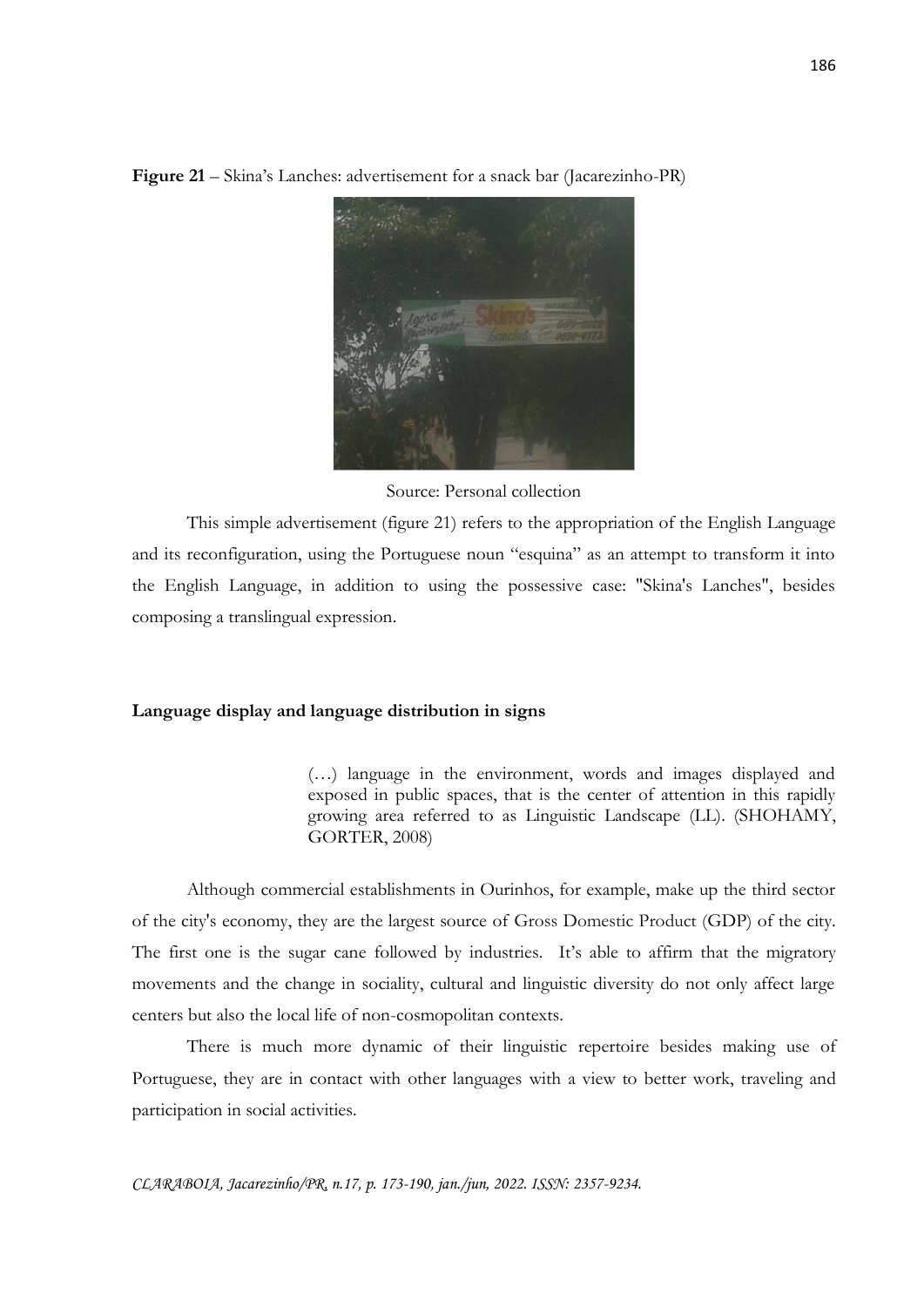In this case, English appears in the linguistic landscapes of the cities, associating with modernity, mobility and a cosmopolitan discourse for economic purposes. The basic estimation is that the linguistic landscape helps to form the sociolinguistic context because people process the visual information that comes to them.

> [...] the effects of technological change are not confined to the economic sphere: they are also seen in the development of new cultural forms and the popularity of new leisure activities [...], and in process raising questions about the potential of technology to radically change the experience of learning languages. (BLOCK, CAMERON, 2002, p.5)

Therefore, the linguistic landscape or parts of it can influence the language learners' perceptions, including the status of the different languages and even affect their own linguistic behaviour, adding value to multilingualism. This line of research can contribute to a better knowledge of the ways in which the linguistic landscape seems to be an important part of the preservation and the continued existence of different languages. Even that, there is still a lot of work to be done at the theoretical level.

#### **Conclusion**

The different pictures we have discussed in this article can provide us insights on the development of multilingualism and prove that research on linguistic landscape can certainly contribute to the knowledge about language in different ways. The spread of English, the effect of linguistic and global language studies based on landscape has had a very important contribution in early years in different directions and all of them are likely to develop in the closest future as confirmed by researchers:

> Language Landscape, indeed, constitutes the very scene – made of streets, corners, circuses, parks, buildings – where society's public life takes place. As such, this scene carries crucial sociosymbolic importance as it actually identifies – and thus serves as the emblem of societies, communities and regions. (BEN-RAFAEL, SHOHAMY, AMARA TRUMPER-HECHT, 2006, p.8)

The theoretical development of studies in the linguistic landscape will also develop further and in different directions.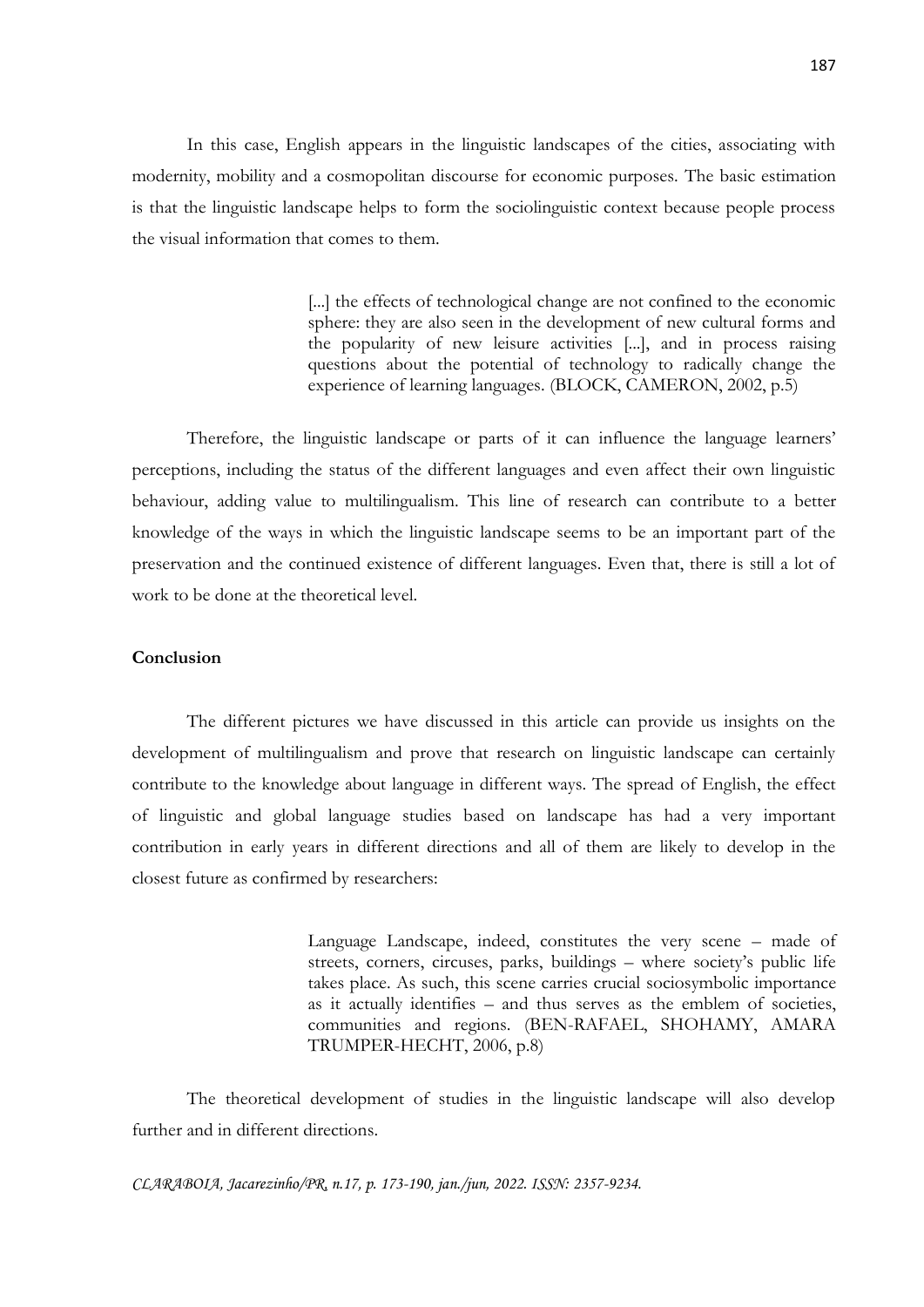This suggests that policy that aims to transform the linguistic market in order to overcome the structures of inequality and power cannot focus on issue of language alone; it must so focus on culcating in speakers and learners of English [...]which is the foundation of all the abstractions, objections, and discriminations that permeate our social life. (PARK, WEE, 2012, p.174)

As reported, many constructions and analyzes are possible in relation to the use of linguistic landscape and its contribution for education, history and especially language interaction. But its most significant contribution works in increasing our knowledge about language and its difference to develop linguistic diversity.

Another point to mention is about the influence of globalization by the English Language in small places, as we have tried to show in this article. From this study, we can observe that, the influence by the English Language is significant in most of the names of commercial establishments, for specific purposes, and their uses have been appropriated, reconfigured and even linked to Portuguese Language. The presence of other foreign languages were also found and the translanguaging forms presented in the researched places, even if they are not in a superdiversity context, have suggested, in our view, the importance of a representation of identity and mobility, linking the aspects from the global with the local.

#### **References**

APPADURAI, A. Disjuncture and difference in the global cultural economy. In: M. Featherstone (ed.). *Global Culture*: Nationalism, Globalization and Modernity (pp. 295–310),1990. London: Sage.

\_\_\_\_\_\_\_\_\_\_\_\_\_\_. *Modernity at Large*: Cultural Dimensions in Globalization, Minneapolis, MN: University of Minnesota Press, 1996.

BLOCK, David.; CAMERON, Deborah (Ed.). *Globalization and Language Teaching*. New York: Routledge, 2002.

\_\_\_\_\_\_.; GRAY, J., HOLBOROW, M. *Neoliberalism and Applied Linguistics*. London: Routledge, 2012.

BLOMMAERT, Jan. *The Sociolinguistics of Globalization*. Cambridge: Cambridge University Press, 2010.

\_\_\_\_\_\_. Sociolinguistics & English language studies. In: *Working papers in Urban Language & Literacies*. London: Routledge, 2012.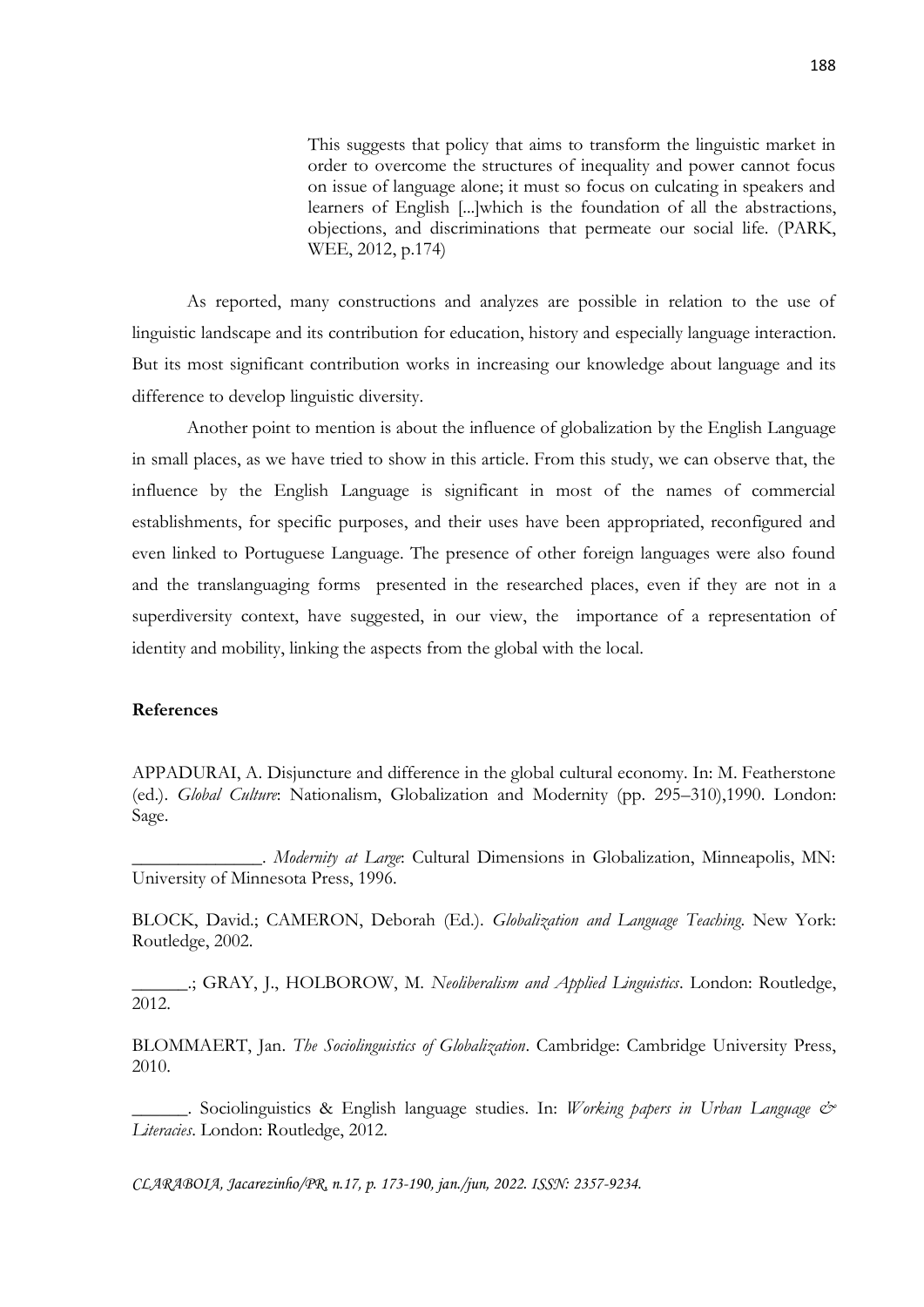\_\_\_\_\_\_. *Chronicles of complexity*: Ethnography, superdiversity, and linguistic landscapes. Bristol: Multilingual matters, 2012. 150 p.

\_\_\_\_\_\_.Complexity, mobility, migration. *Tilburg Papers in Culture Studies*, paper 137, 2015.

\_\_\_\_\_\_.; MALY, I. Ethnographic linguistic landscape analysis and social change: A case study. *Tilburg papers in culture studies*. Paper 100, June 2014.

CLAUS, R. J. "The Value of Signs for Your Business", *Signline*, 38, pp. 1-8, <http://isa.files.cmsplus.com/FileDownloads/signline\_38.pdf> (accessed 01 February 2017), 2002.

CENOZ, J.; GORTER, D. Knowledge about language and linguistic landscape. In: CENOZ, J.; HORNBERGER, N. H. (eds). *Encyclopedia of Language and Education*, 2nd Edition, v. 6: Knowledge about Language, p. 1-13, 2008.

Governo do Estado do Paraná. 2015. Disponível em [http://www.cidadao.pr.gov.br/modules/conteudo/conteudo.php?Conteudo=77](http://www.cidadao.pr.gov.br/modules/conteudo/conteudo.php?conteudo=77) Acesso em: fev./2015.

HELLER, M.. The Commodification of Language.Annu. *Rev. Anthropol*. p.102, 2010. [<www.annualreview.org.](http://www.annualreview.org/)>(accessed 21 September 2012).

JÚLIO, A. S. Contribuições ao estudo da Geografia urbana: o planejamento urbano no município de Ourinhos/SP. In: *XII Encontro de geógrafos da América Latina*, 2009, Montevideo. Anais, 2009.

LAUNDRI, R.; BOURHIS, R. Y. Linguistic landscape and ethnolinguistic vitality: an empirical study. *Journal of Language and Social Psychology* 16 (1), 23-49, 1997.

MAHER, T. M. Ecos de resistência: políticas linguísticas e línguas minoritárias no Brasil. In: NICOLAIDES, C. et al. (orgs.). *Política e políticas linguísticas*. Campinas: Pontes Editores, 2013. p.117-134.

Ourinhos (SP). Prefeitura. 2015. Disponível em: http://www.ourinhos.sp.gov.br/ourinhos/. Acesso em: jan. 2015.

PARK, J.S.Y; WEE, L. *Markets of English: Linguistic Capital and Language Policy in a Globalizing World*. New York: Routledge, 2012. p.165.

SELONK, Marcus José Takahashi. Jacarezinho: paradoxo de prosperidade e miséria. In: *Rev. Mediações*, Londrina, v. 4, n. 2, p. 76 -78, jul./dez. 1999.

SHOAMY, E.; GORTER, D. (eds). *Linguistic Landscape*: Expanding the Scenery Routledge, 2009

SHOHAMY, E.; BEN-RAFAEL,E.; BARNI, M. (eds.) *Linguistic Landscape in the City*. Multilingual Matters, 2010.